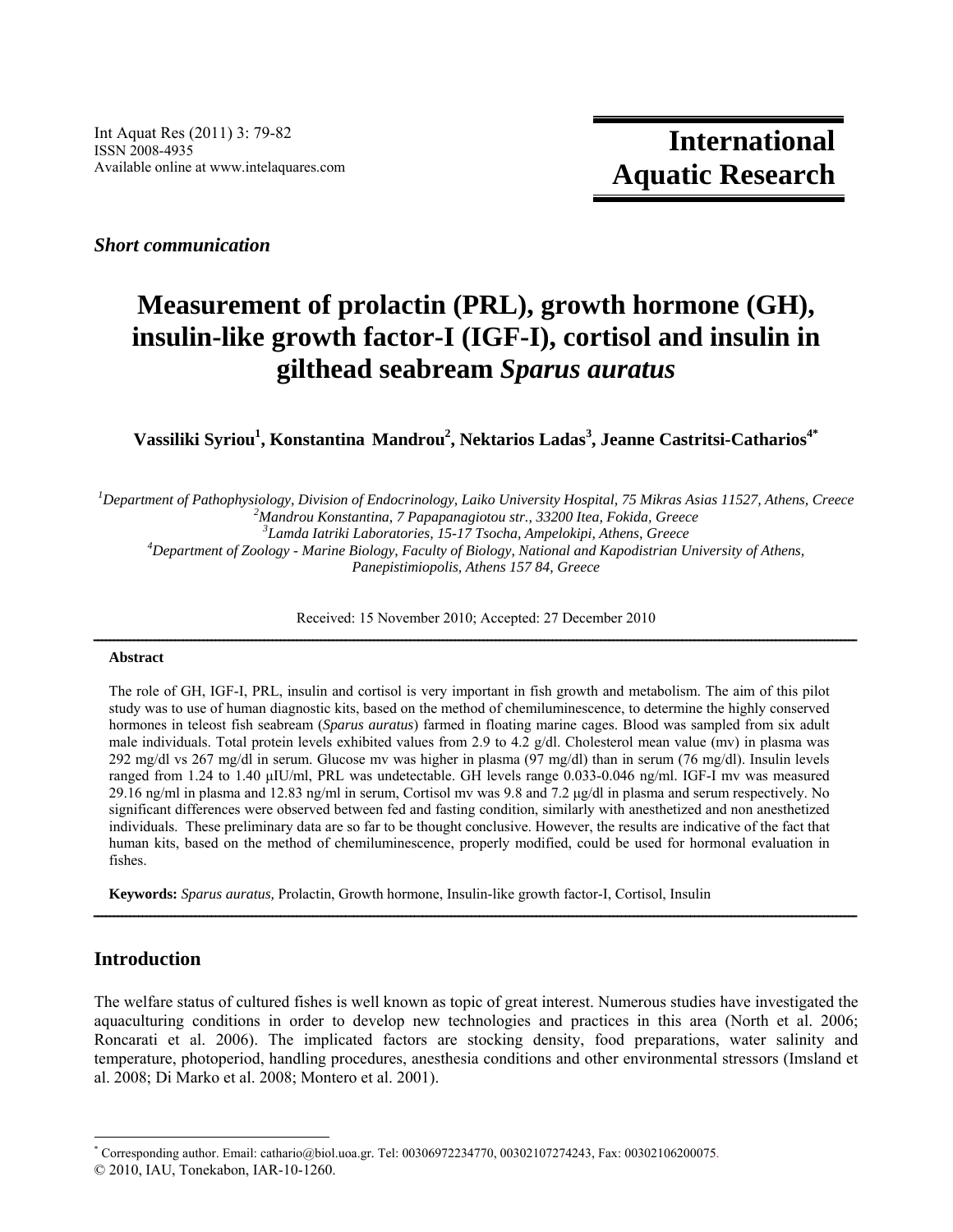All these are involved in fish growth, reproduction and metabolism. Hormones named growth hormone (GH), insulin-like growth factor-I (IGF-I), cortisol, insulin, prolactin (PRL), are considered as sensitive indicators (Funes et al. 2006; Laiz-Carrión et al. 2009). The above mentioned highly conserved hormones have been widely studied in various teleosts species, like *Dicentrarchus labrax, S. auratus, Solea senegalensis, etc* (Duan 1998; Funes et al. 2006; Varsamos et al. 2006). The gilthead sea bream (*S. auratus*), is used as a Mediterranean fish model for growth endocrinology studies.

Specific radioimmunoassays (RIAs), used for hormones measurement, have been described in literature. Some of them are commercially available (Dyer et al. 2004; Varsamos et al. 2006). However, for every day practice, RIAs have been replaced by other less time consuming and harmful methods, as enzymatic or chemiluminescent immunoassays. Taking into account the high sensitivity and specificity of the latter, we have tried to evaluate hormones blood levels in *S. auratus* by chemiluminescence using human kits.

#### **Materials and methods**

The study was conducted on *S. auratus* farmed in floating marine cages in Itea bay, Greece, more specifically in Continova bay (N 38°24'40,36'' and 22°23' 42,44'') under natural conditions of sunlight, sea water temperature 21<br>
<sup>•</sup>C discolved aways 80%, pH, 8.14, and salinity 25.5%, The initial fish napulation loaded in the gazes in C, dissolved oxygen 80%, pH 8.14 and salinity  $35.5^{\circ}/_{00}$ . The initial fish population loaded in the cages in the end of March 2008 was 62000 individuals with an average weight of 6 g.

Blood was sampled from six adult male individuals (mean weight: 400-410 g, 18 months old). Two of them were anesthetized with Finquel (MS-222) manufactured by Argent Laboratory while the other four were not. Blood was sampled under different dietary conditions (fish fed and non). Biochemical parameters (glucose, cholesterol, total proteins) were measured by a colorimetric assay in an auto analyzer (P800 subunit, Hitachi-Modular, Roche). Insulin, cortisol and PRL, were measured with electrochemiluminescent immunometric assays in ELECSYS 2010 analyzer, Roche. GH and IGF-I were measured by a chemiluminescent immunometric assay in IMMULITE 1000 analyzer, Siemens. Successive dilutions have been done in GH, IGF-I and PRL assays. Mann Whitney test (*P* < 0.05) was applied in order to examine the difference between fed *vs* fasting, anesthetized *vs* non anesthetized and serum *vs* plasma measurements using SPSS 16.

#### **Results and discussion**

Proteins levels exhibited values ranging from 2.9 to 4.2 g/dl (kit measurement range [kmr]): 0.2-15.0 g/dl. Cholesterol mean value (mv) in plasma was 292 mg/dl vs 267 mg/dl in serum, kmr: 3-800 mg/dl. Glucose mv was higher in plasma than in serum (97 mg/dl and 76 mg/dl, respectively), kmr: 2-750 mg/dl. Insulin levels ranged from 1.24 to 1.40 μIU/ml, kmr: 0.2-100 μIU/ml. PRL was undetectable, kmr: 0.047-470 ng/ml. GH levels were also very low (0.033-0.046 ng/ml), kmr: 0.01-40.0 ng/ml. IGF-I mv was measured 29.16 ng/ml in plasma and 12.83 ng/ml in serum, kmr: 20-1600 ng/ml. Cortisol mv was 9.8 and 7.2 μg/dl in plasma and serum respectively, kmr: 0.018-63 μg/dl. In all cases no significant differences were observed between fed and fasting condition, except for the cases of insulin ( $P= 0.06$ ) and GH ( $P= 0.06$ ) where a borderline significance was revealed.

Moreover, non significant differences were appeared comparing the anesthetized and non anesthetized individuals, except borderline cortisol value (P= 0.06). Between the plasma and serum values only IGF-I, showed  $P= 0.05$ . (Table 1).

|                        | Cortisol   | GН   | Insulin | $IGF-I$ | <b>GLU</b> | <b>CHOL</b> | TР   |
|------------------------|------------|------|---------|---------|------------|-------------|------|
| Fed vs fasting         | .00.       | 0.06 | 0.06    | 0.35    | 0.64       | 0.35        | 0.81 |
| Anesthetized vs non    | 0.06       | 00.  | 0.16    | 0.35    | 0.16       | 0.35        | 0.81 |
| Plasma <i>vs</i> serum | $\rm 0.82$ | 0.82 | 0.51    | 0.05    | 0.27       | 0.51        | 0.82 |

GH: Growth Hormone, IGF-I: Insulin-like Growth Factor-I, GLU: Glucose, CHOL: Cholesterole (total), TP: Total Protein.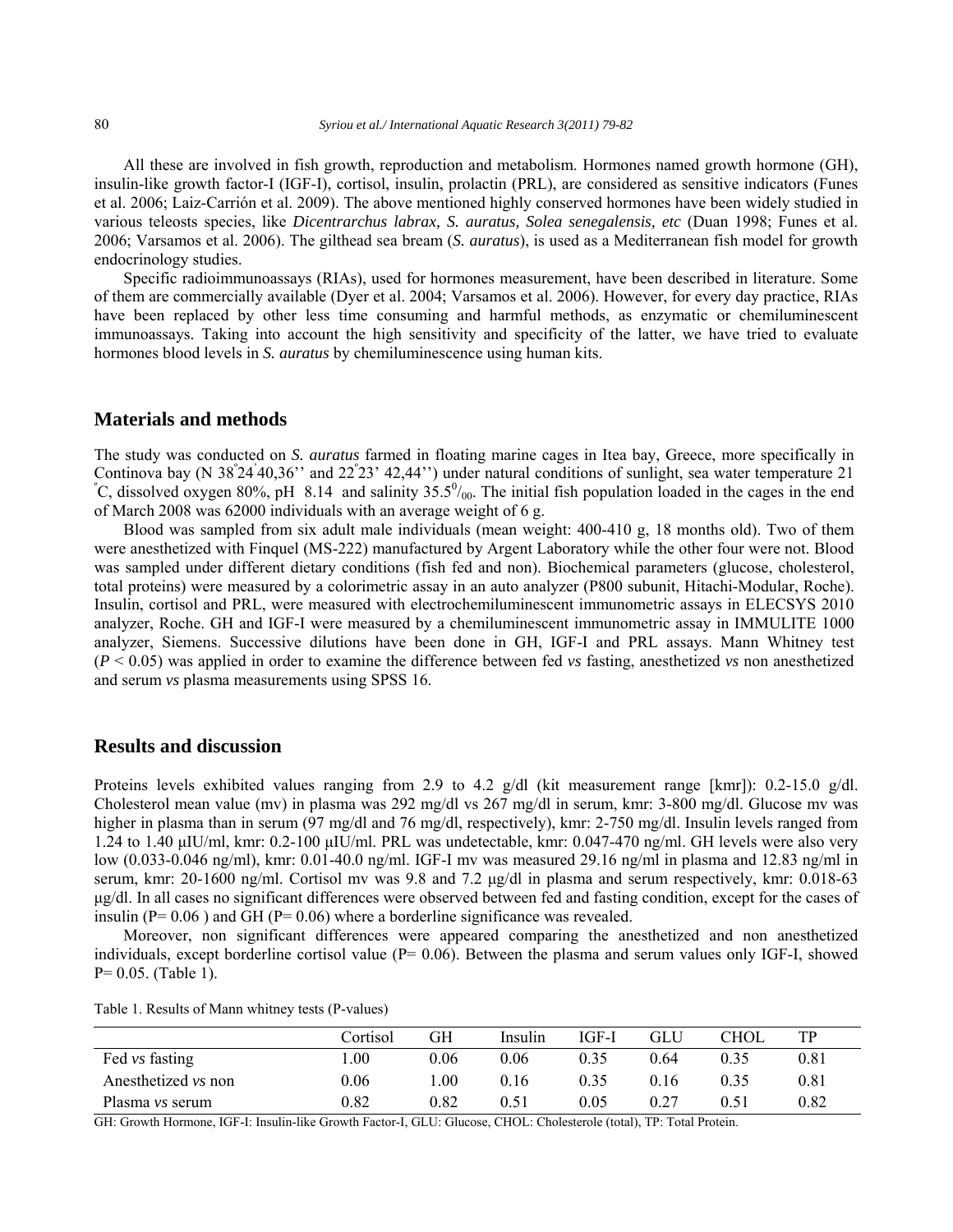It was clear that the same no statistically significant results were found using the independent samples *t*-test. Glucose, cholesterol, triglycerides and total proteins concentrations are changing under different physiological or acute stress conditions in S. auratus (Montero et al. 1999, 2001).

 Seasonal variations of gonadal steroids and haematological parameters have been reported for *Dicentrarchus labrax* (Kavadias et al. 2003, 2004). In our study cholesterol and glucose levels were higher in plasma than in serum, as was expected. Insulin levels have been found at low concentrations, as well as GH levels, almost near to kit sensitivity value. The determination of GH and PRL, by RIAs, sometimes with solvent extraction steps or the use of combined radioenzymatic techniques, reveal their critical role in growth, metabolism, osmoregulation and reproduction. PRL gene has been isolated from S. auratus in addition with very low blood levels of GH and PRL measured (Astola et al. 2003).

According to our knowledge specific RIA for PRL in *S. auratus* is not available. In response to a variety of stressors (salinity changes, overloading and food-deprivation), pituitary CH and PRL may decrease or increase (Laiz-Carrión et al. 2009; Company et al. 2001; Sangiao-Alvarellos et al. 2006). References for PRL in blood are minimal, probably due to the extremely low levels of PRL.

Several studies concerning IGF-I show that its precise effects on teleosts have not been clarified. Specific RIA has been developed and validated, with parallel production of recombinant peptides and antibodies for confirmation of IGF-I and GH changes to stress (Vega-Rubín de Celis et al. 2004; Dyer et al. 2004).

Cortisol is the principal corticosteroid hormone in fishes and its function as both glucocorticoid and mineralocorticoid hormone, is important in the regulation of glucose biosynthesis by the liver (gluconeogenesis), and in adaptation to hypersaline environment. Rapid increase in cortisol levels occur in response to a wide range of stressors (Marino et al. 2001). Cortisol also rapidly decreases the release of PRL by nongenomic action. Prolonged stressor induced elevation of cortisol can also impair reproductive and immune functions, and negatively influence growth by stimulating protein catabolism.

In conclusion, although measurable levels of several important hormones have been found by using human diagnostic kits, further studies are necessary on a considerable number of cage farmed fishes (with known age and feeding conditions of the specimens). In such a case the control group should be tested through the established specific RIA methods in order to validate the human (electro) chemiluminescent immunometric assays for fish hormone determination. Prevention is necessary for the rational exploitation of a fish farm since it assures the robustness of the cultured species. The reliable measurement of the influence of both anthropogenic and environmental stress on the fish, by using a simple method, like the one proposed, can lead to prompt diagnosis and quick intervention so that the desirable results in the production can be achieved. These results firmly bind with the welfare of the cultured species.

#### **Acknowledgements**

We wish to thank Evangelia Konstantellou and Miltiadis Chalikias for their contribution of present study realization.

#### **References**

- Astola A, Ortiz M, Calduch-Giner JA, Pérez-Sánchez J, Valdivia MM. 2003. Isolation of *Sparus auratus* prolactin gene and activity of the *cis*-acting regulatory elements. Gen Comp Endocrinol 134: 57-61.
- Company R, Astola A, Pendón C, Valdivia MM, Pérez-Sánchez J. 2001. Somatotropic regulation of fish growth and adiposity: growth hormone (GH) and somatolactin (SL) relationship. Comp Bio Physiol Part C 130: 435-445.
- Di Marco P, Priori A, Finoia MG, Massari A, Mandich A, Marino G. 2008. Physiological responses of European sea bass *Dicentrarchus labrax* to different stocking densities and acute stress challenge. Aquaculture 275: 319-328.

Duan C. 1998. Nutritional and developmental regulaton of insulin-like growth factors in fish. J Nutr 128: 306-314.

- Dyer AR, Upton Z, Stone D, Thomas PM, Soole KL, Higgs N, Quinn K. Carragher JF. 2004. Development and validation of a radioimmunoassay for fish insulin-like growth factor I (IGF-I) and the effect of aquaculture related stressors on circulating IGF-I levels. Gen Comp Endocrinol 135: 268-275.
- Funes V, Asensio E, Ponce M, Infante C, Cañavate JP, Manchado M. 2006. Insulin-like growth factors I and II in sole *Solea senegalensis*: cDNA cloning and quantitation of gene expression in tissues and during larval development. Gen Comp Endocrinol 149: 166-172.